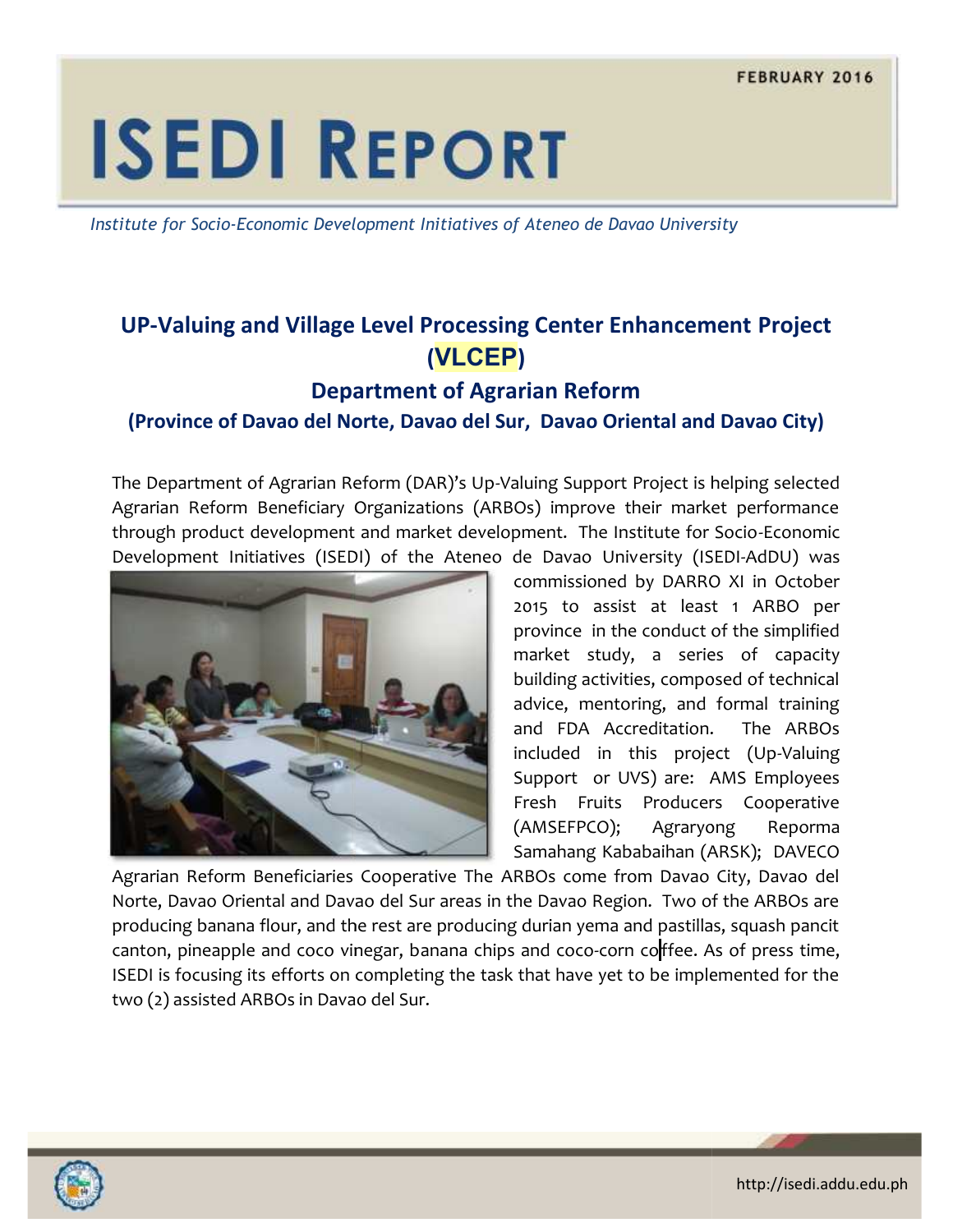On the 19<sup>th</sup> of February 2016, Ms. Christina Ramos, an ISEDI consultant on food processing, presented the production manual and production layout for SAVARBCO and ARSK. The activity was also attended by DARPO Davao Orient presented the production manual and production layout for SAVARBCO and ARSK. The activity was also attended by DARPO Davao Oriental personnel: CARPO Arlene Linsag, Ms. Esther Matangcas, and PARPO I Andrew Salvana. DARRO XI was also represented in the activity by Ms. Dolly Varquez. The same activity was conducted for the ARBOs in Davao del Norte on February 25, 2016.

In Davao del Sur, ISEDI team conducted the Module 1, 3, 4 for the month of February for the In Davao del Sur, ISEDI team conducted the Module 1, 3, 4 for the month of Fe<br>ARBOs of BREAD MPC Sta. Cruz and PARBUF MPC in Kiblawan, Davao del Sur.

## **Upscaling the Balik-Uma Project: A Sustainable Agriculture Production Program and Rainforestation for Food and Community Resilience**

Now on its 7<sup>th</sup> month of the project implementation, ISEDI conducted training on Trial Farm<br>
Set-up last February 15-17, 2016 in partnership with BALSA Mindanao. A total of 17 Male and<br>
5Female participated the activity. Set-up last February 15-17, 2016 in partnership with BALSA Mindanao. A total of 17Male and

5Female participated the activity. During the 3days training the participants enhanced their skills in setting up the trial farms. Mr. Crisostomo Genosas, a Resource Person from BALSA applied theory inputs and actual application to the participants. During the workshop the participants came to Lay-out their ideal farm and also discussed components of nursery and plant propagation. Person from BALSA applied theory inputs and actual<br>application to the participants. During the workshop<br>the participants came to Lay-out their ideal farm and<br>also discussed components of nursery and plant training the participants enhanced their skills in setting<br>up the trial farms. Mr. Crisostomo Genosas, a Resource<br>Person from BALSA applied theory inputs and actual<br>application to the participants. During the workshop<br>the



ISEDI Team together with BALSA continued their field

work in partner communities, including meeting of the Compostela Farmers Association to share updates in terms of Project Implementation. The team also conducted coaching and mentoring of the key leaders in terms of the specific targets. In all these activities, ISEDI team closely coordinated with the LGUs of Monkayo and Compostela.



http://isedi.addu.edu.ph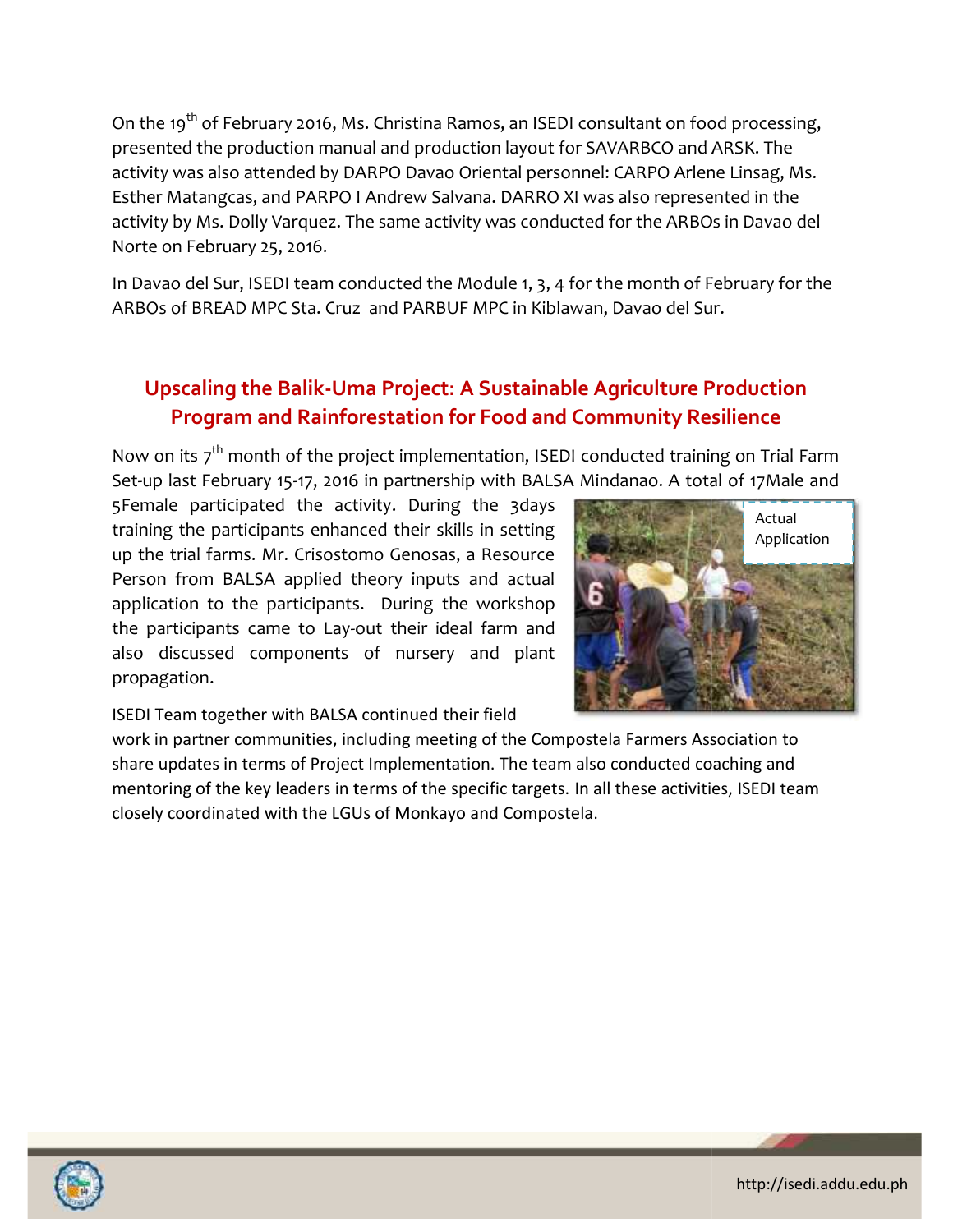### **Batch2 – Progress and Process Monitoring Batch2 – (Agri-Extension Services and Business Development Services) (Agri-Extension**



ISEDI Team monitored, BFI activities on Business and Technology Forum at Lispher Inn, Davao City on February 24, 2016.ARBOs covered by the Batch 2 of DAR's ARCCESS from Compostela Valley, Davao del Norte, Davao Oriental, and Davao del Sur attended the activity. During the activity, representatives from DTI, DPWH, DOST, DA, Regwill Corporation, AGUS Pinoy Producers Cooperative, and Century Pacific Agricultural Ventures presented their respective services and projects where the monitored, BFI activities on<br>d Technology Forum at Lispher<br>ity on February 24, 2016.ARBOs<br>the Batch 2 of DAR's ARCCESS<br>ostela Valley, Davao del Norte, Oriental, and Davao del Sur<br>I the activity. During the activity,<br>tatives from DTI, DPWH, DOST,<br>gwill Corporation, AGUS Pinoy<br>rs Cooperative, and Century Pacific<br>ural Ventures presented their<br>ve services and projects where

ARBOs could potentially connect in terms of agricultural technology and market linkage. The ARBOs could potentially connect in terms of agricultural technology and market linkage. The<br>activity was also attended by DAR, and ISEDI as BFI's partners in the DAR ARCCESS Project implementation.

ISEDI team, PPM for ARCCESS also monitored the conducted a Training on the Proper Handling and Maintenance of the CSF for CASCOFACO. The activity which was facilitated by BFI was held at the CASCOFACO Building in New Bataan on February 17, 2016.

In Davao Oriental, Last February 21-22, 2016 ISEDI participated and monitored the establishment of the organic rice demo farm in San Vincente, Banaybanay. The two day activity was organized by Babas Foundation, Inc. (BFI) as part of their Agri Extension Services under DAR's ARCCESS project. The first day was dedicated to land preparation, wherein they spread the ten (10) bags of vermicast over the 1,500 square meters of farm land. The vermicast was provided by BFI while the land is Hanishas and Technology Forum at Lispine (when the ARBOs concert by the Batch of DAR's ARCCESS<br>
from Compostels Value (and Dava Of the ART ARCCESS<br>
from Compostels Value at Altitud the activity. During the activity<br>
for th

owned by Marcelino Gellicana, BARBCO's chairperson.



*Farmer Technicians filtering the vermicast given to them by BFI to serve as the basal in their land preparation*

The second day was devoted to rice planting. The onsite coaching and mentoring activity was attended by local farmer technicians from BABRCO, CARBFARCO, and SAVARBCO.

ISEDI Monitored Davao del Sur- BFI activities on Values Formation and Leadership Training to the Coconut ARBOs of Sta. Maria, Davao del Sur on the 19<sup>th</sup> of February 2016. Ms. Faith Comaling of BFI served as the resource person. Ms. Comaling utilized the Structure Learning Episodes (SLEs) method wherein she explained the goal of each activity after it was finished. The resource person stressed that the values and behavior of the members are very